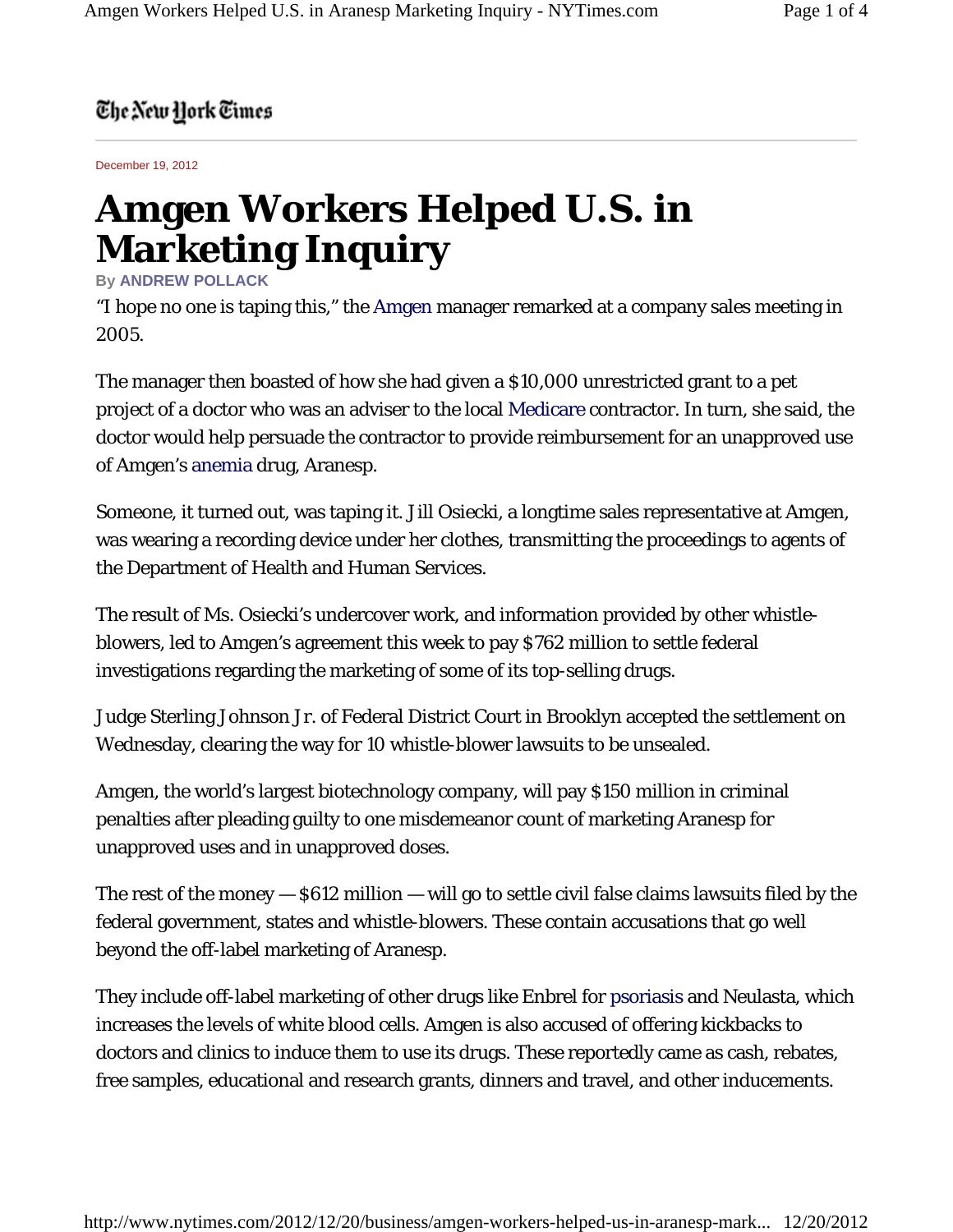The government also accused the company of knowingly misreporting the prices of some of its drugs.

Except for those in the criminal count, Amgen denied the other accusations, though it did issue a statement on Wednesday acknowledging the settlement.

"The government raised important concerns in the criminal prosecution," Cynthia M. Patton, chief compliance officer at Amgen, said in the statement. "Amgen acknowledges that mistakes were made, and we did not live up to our standards."

Ms. Osiecki, 52, was one of the main whistle-blowers and will be entitled to a share of the settlement. The amount each whistle-blower will receive has not been determined or is being kept confidential, their lawyers said.

Ms. Osiecki worked as a sales representative for Merck for nine years before joining Amgen in 1990, soon after the biotechnology company won regulatory approval for its first product. The company, based outside Los Angeles, had "good science, good products, strong ethics," Ms. Osiecki said in an interview.

But, she said, the corporate culture changed starting around 2000. That was when new management came in and Aranesp was approved, setting up a fierce marketing battle with Johnson & Johnson and its rival anemia drug, Procrit.

"It was more important to make your numbers than to follow the rules," said Ms. Osiecki, who was based in Milwaukee and sold Aranesp.

In August 2004, with her concerns mounting, Ms. Osiecki called the Office of Inspector General of the Department of Health and Human Services and left a message. Within days, she was called back, and she went to see an agent, who persuaded her to secretly record meetings. She did that 13 times over about 15 months, mainly sales meetings.

Aranesp is used mainly in a hospital, clinic or physician's office. It is bought by the medical practice, which can make a profit if the patient and insurers pay more for the use of the drug than the practice paid.

Ms. Osiecki said Amgen "marketed the spread," trying to make it more profitable for doctors to use Aranesp rather than Procrit.

Such financial inducements could also spur greater overall use of a drug and can violate antikickback laws, said Ms. Osiecki's lawyer, Brian P. Kenney of Kenney & McCafferty in Blue Bell, Pa.